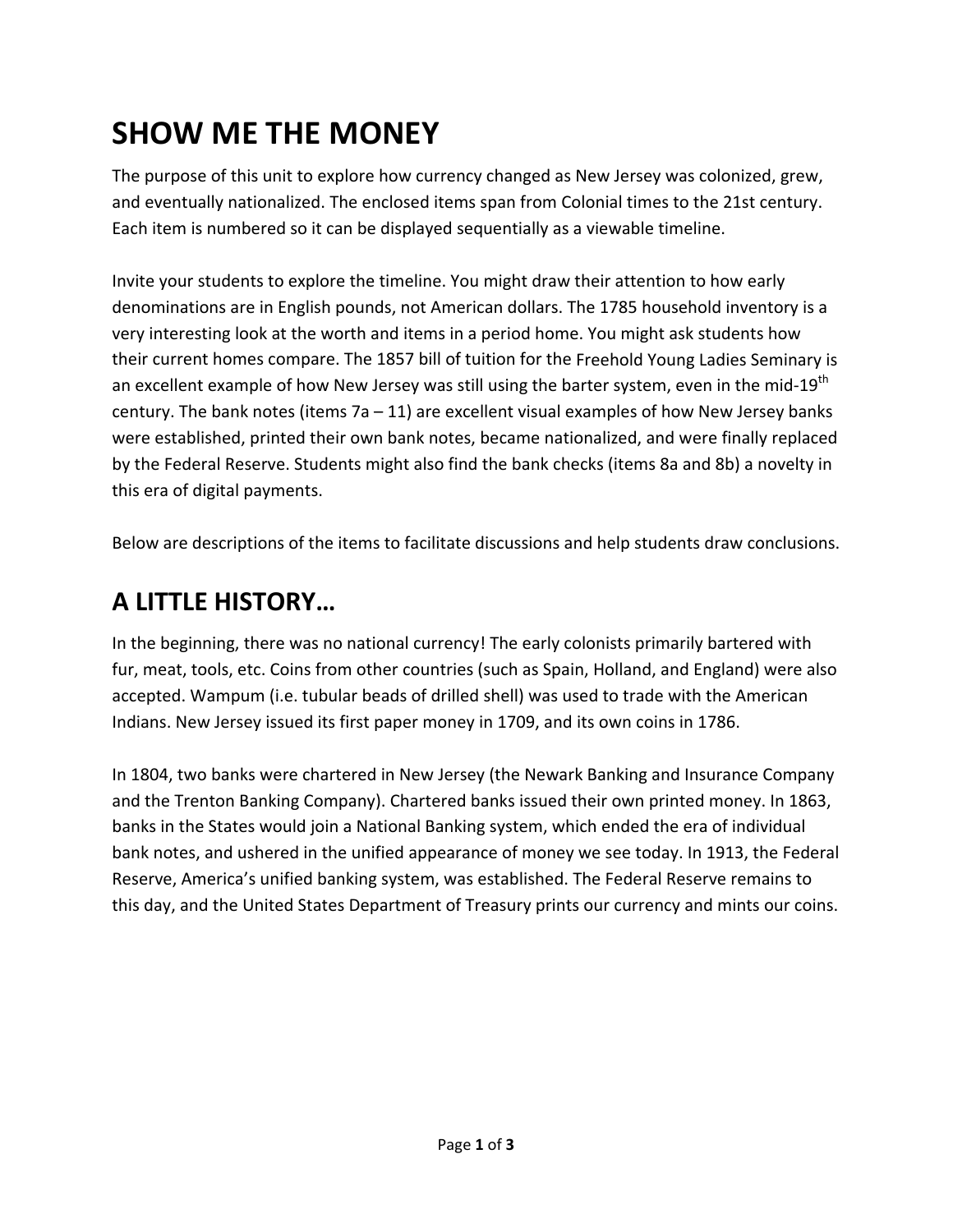# **TIMELINE**

# **1) New Jersey Colonial paper money, 1759**

Originally, Americans were colonists from England and Europe, and this is reflected in the fact that this money is good for 6 English pounds  $(E)$ , not 6 American dollars  $(\xi)$ ! These bills required personal signatures to insure they were valid and to also discourage counterfeiting. Also discouraging to counterfeiters? The words "To counterfeit is Death" printed on the back!

#### **2) Itemized household inventory, 1785**

This inventory is interesting for two reasons: 1) The values are still reflected in English pounds, not American dollars; 2) It's an intimate look inside a household from this period.

# **3a) New Jersey Colonial coin, 1786**

#### **3b) New Jersey Colonial coin, 1787**

The first official New Jersey copper "Horse Head" coins have a horse head, plow, and NOVA CAESAREA (Latin: for "New Jersey") on one side. The reverse has a shield with 13 horizontal stripes, a field with additional stripes but no stars, and E PLURIBUS UNUM (Latin: "One from many").

#### **4) Deed of land sale, 1793 and 1796**

Notice the word "Indenture" right away? See the wavy lines cut into the top of the document? It was cut this way, or "indented" to match its sister copy. The wavy lines – the "indenture"‐ thus proved the contract to be valid.

The document is written on vellum (i.e. processed animal skin), not paper. Legal documents were often written on vellum because it was stronger and more lasting. The Declaration of Independence and the Constitution? Both written on vellum.

#### **5) Bill of sale for stone, 1796**

Again, a little slice of life from 1796 Trenton. And we're still seeing the English pound symbol, not the American dollar!

#### **6) Receipt for tuition, 1857**

This a receipt for the school expenses of Miss Elizabeth DuBois from the Freehold Young Ladies Seminary. Notice the last line – part of her tuition was paid with potatoes, showing that even in 1857, America was still using the barter system. Also, did you notice we're finally seeing American dollar signs, not English pounds?